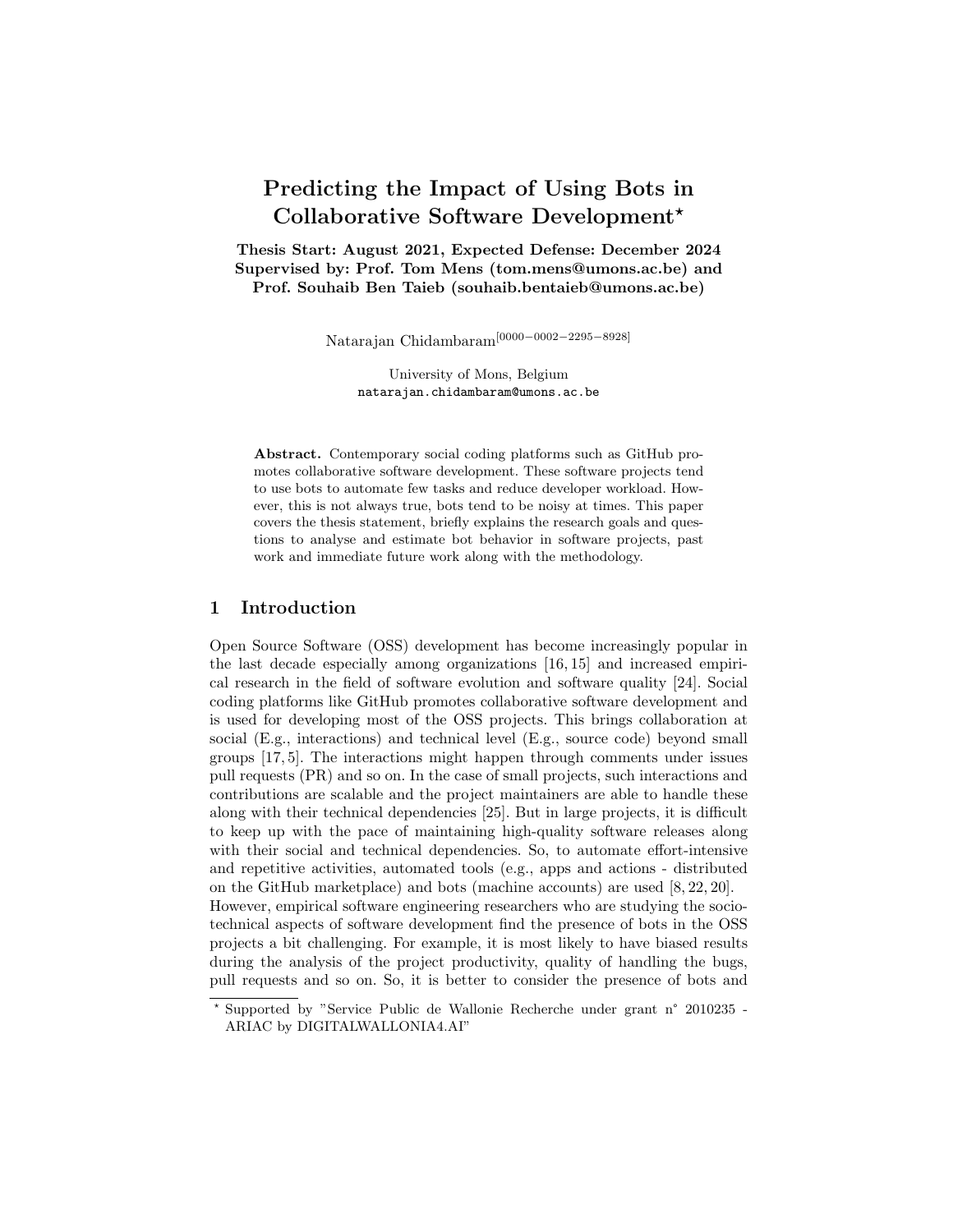#### 2 Natarajan Chidambaram

treat them differently than humans [13, 12]. There have been many techniques and tools to detect the presence of bots. BIMAN [6] combines three different approaches to recognise bots in commits: (i) the presence of the string "bot" at the end of the author name, (ii) repetitive commit messages, and (iii) features related to files changed in commits. BoDeGHa [12] analyses comments posted in issues and pull requests to detect bots, based on the assumption that bots tend to frequently use a limited set of comment patterns. BotHunter [1] identifies the bots using a combination of features used in BoDeGHa and BIMAN. It is also known that bots perform 12 different tasks in a repository such as verifying license agreement, code review, dependency checks, merging PR, etc. [22, 7]. Bots make some positive contributions towards the collaborative software development process. For example, they perform regular dependency checks, merge the code and so on [2, 9, 14, 22]. However, a few bots are known to create some negative impacts depending on their usage [19, 23] and the bot challenges faced by developers are studied by Wessel et al. [23]. For example, they provide noncomprehensive feedback that requires a human to clarify it, giving too much information to developers, overwhelming the maintainers with pull request notifications and so on. To reduce this noise, Wessel et.al [21] developed a meta-bot that summarises the information from many other used bots before presenting it to the developer (could mitigate the information overload). Moreover, Brown and Parnin [2] developed a tool-recommender bot that recommends software engineering tools such as FindBugs to developers on GitHub. They analysed the developers reaction by creating a pull request for this recommendation tool, but the results were not promising as the PR was accepted by only 2 projects.

## 2 Research Goal

Bot-based studies are being performed by various researchers [13, 12, 6, 1, 21]. However, developing a model/tool that predicts the advantages/disadvantages that a software project could have upon using a bot would help the developers/maintainers to adopt a bot accordingly (E.g., predicting the noise).

The goal of this PhD is to analyse the behaviour of bots in collaborative software development and develop AI models to predict their impact in software development.Here, behaviour could be the type of tasks, number of tasks and the response time for a bot. Whereas, impact can be either negative (E.g., frequently tagging the developer, posting too many comments, providing too much information) or positive (E.g., clear code review comments, low number of false PR rejections) depending on the type of task and their usage in a software project. I divided the main goal of this thesis into the following research questions:

1. How can we identify bots more accurately than the current methods/tools? Existing bot identification tools are known to have many false positives and false negatives, so having a better bot identification tool would help me to get more bots and analyse more repositories in which they are being used. I shall extend and improve the current tools for better bot identification.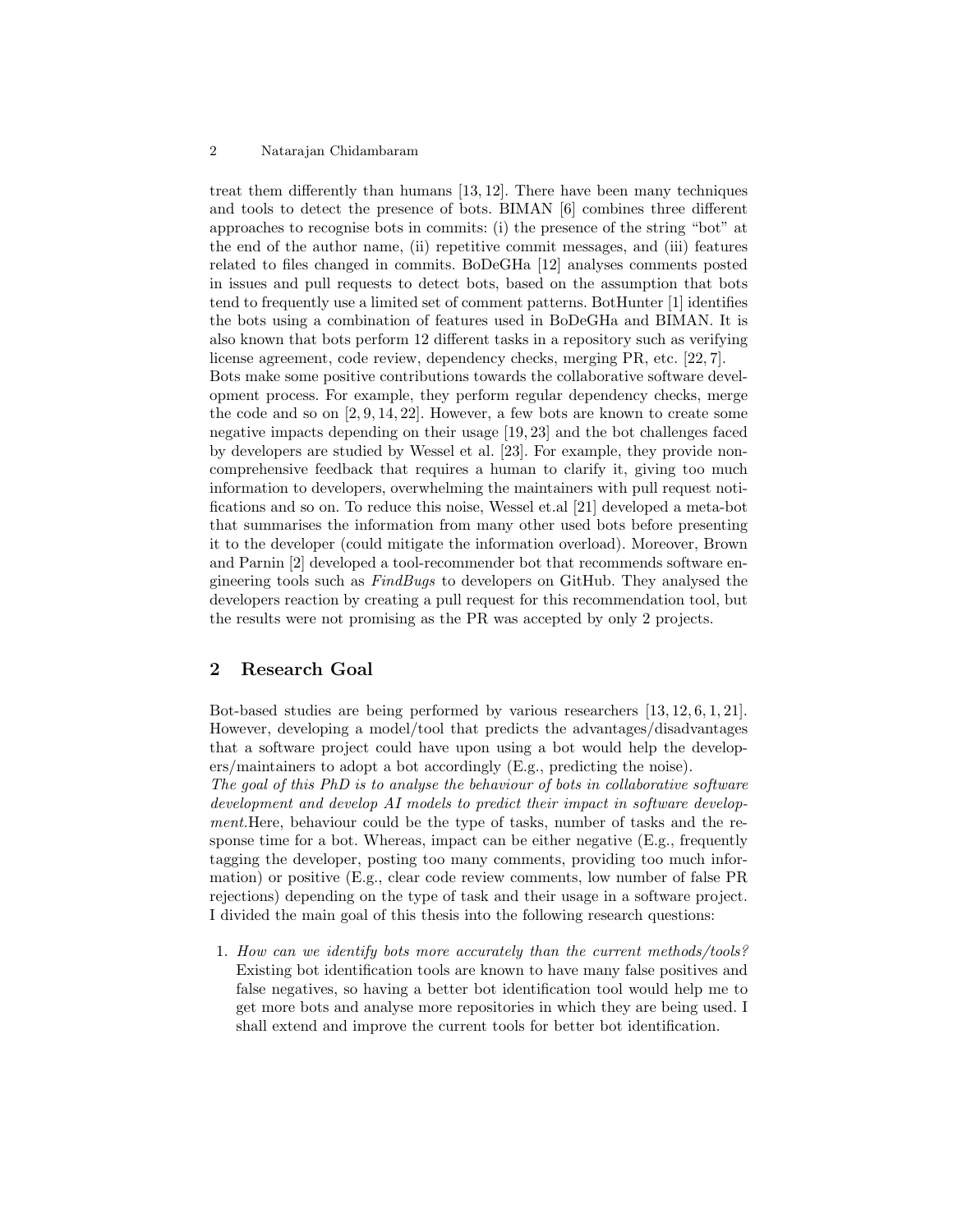- 2. How can we estimate the impact made by a bot in a software project? Impact made by certain task-specific bots were studied in previous work. However, a measure to quantify the impact is yet to be defined. Also, a behaviour is noisy for a particular task but not for another task (e.g., comments - posting comment about the issue is good, but posting comment about assigning an issue to a developer is not good). I aim to define metrics to quantify the impact made by bots. Features for the metric would be obtained through qualitative study (surveys in the developer's community). Through the survey, I would know the characteristics that can be considered as a behaviour of a bot, and if a behaviour causes positive or negative impact for the considered task. Finally, estimation can be obtained by developing AI model (binary classification and probabilistic model).
- 3. To which extent can we develop a bot recommendation model? Cumulating all the results, I could recommend if a software project should use/remove/change a bot or its configuration to use the bot more efficiently.

My research could help developers to adopt a suitable bot for their required task knowing its impact. This understanding would eventually let the developer evaluate the advantages (E.g., pace of development, efficiency, quality etc.) of using that particular bot. Also, this research could highlight the lack of bots for performing certain tasks and might identify room for improving their performance.

#### 3 Past Work

As the first task to answer RQ1 (question 1 in Research Goals), I collected a dataset of OSS project repositories that correspond to the development of Rust programming language and are distributed through the Cargo package manager. The reason for choosing Cargo package manger is that a large majority of its packages are hosted on GitHub, have packages that are developed in collaborative manner and has high probability to find the presence of development bots. I obtained relevant metadata of the repositories such as number of issues, PRs etc. After the filtering process such as - has documentation or homepage and number of issues and PRs greater than 100 (as bigger projects are probable to use bots), I ended up having 1039 GitHub repositories. Then I executed BoDeGHa [10] on these repositories and observed 239 repositories to use bot for their development. Among the 8,532 active contributors, 2,861 (33.5%) were active in multiple repositories, in which 229 contributors were classified as bot at least in one repository among which 123 contributors were classified as bot in one repository and human or unknown in another repository. So, I hypothesized that leveraging the predictions across multiple GitHub repositories would improve the prediction accuracy. The ground truth for the type of contributor was formed through an inter-rater agreement between the co-authors. I applied the wisdom of the crowd principle to leverage these predictions (WoC-P) and found this technique to improve the accuracy by 6.9% when used on top of BoDeGHa. By extending this finding, we found presence of bots in more repositories. This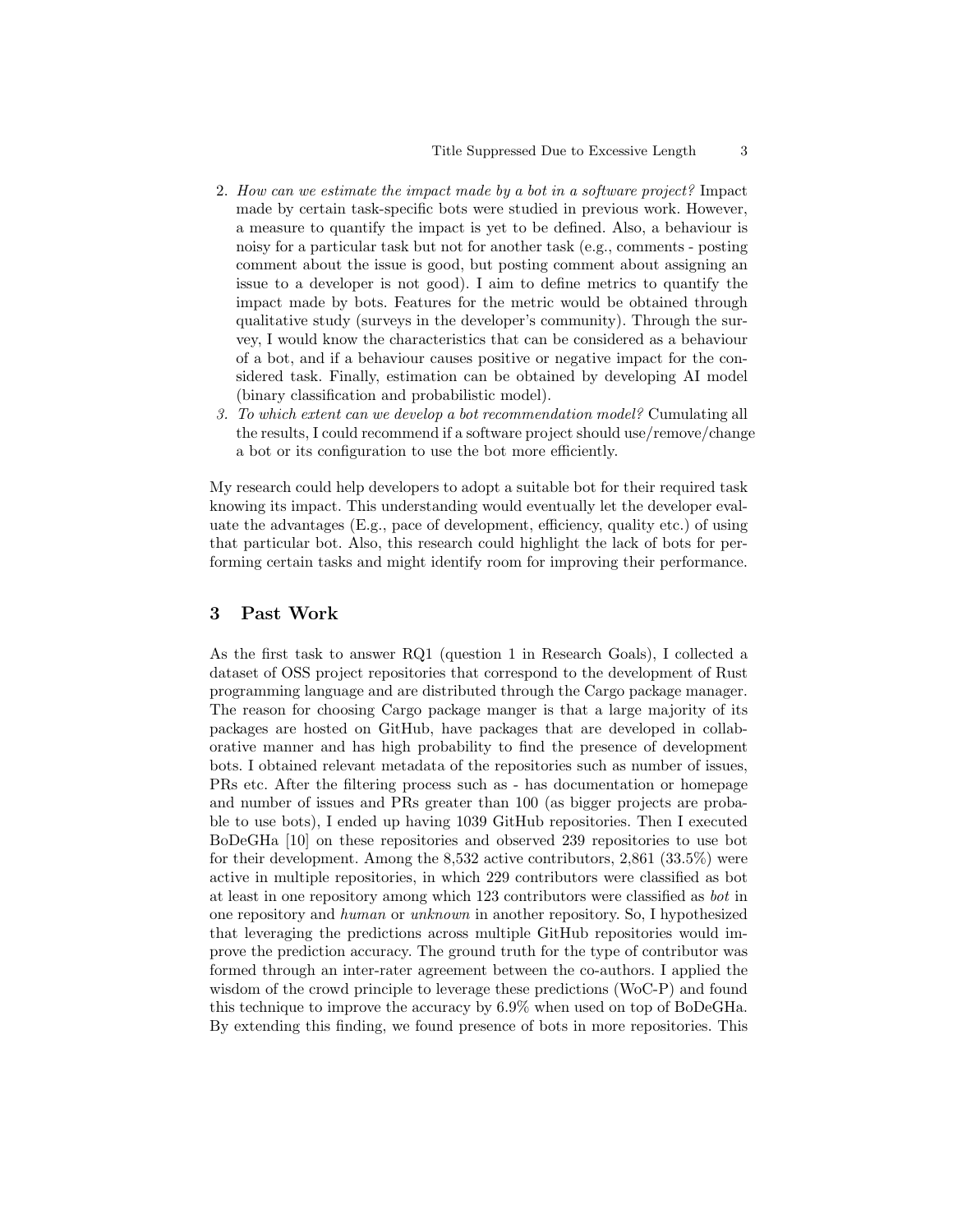#### 4 Natarajan Chidambaram

gave us more data regarding bots to study the tasks and the ways in which they are being utilized in OSS projects. This led to a publication in BotSE'22 (Bots in Software Engineering, May 2022), a workshop in conjunction with ICSE'22 (International Conference on Software Engineering) [3].

Also, I published a short paper at the Hackathon track of MSR'22 (Mining Software Repositories) [4]. The GrimoireLab software analytics toolkit provides data retrieval capability, data enrichment and data visualisation using various tools. However, we noticed that a bot detection tool was not present in Griemoire-Lab and hypothesized that its presence would be useful for practitioners and researchers. As BoDeGHa comes with a trained machine learning classifier, we proposed that this model could be integrated into GrimoireLab's pipeline. The notebook to support its functionality was published via  $\text{GitHub}$ <sup>1</sup>.

I was also a co-author in another paper that was submitted to BotSE'22 [11]. In this research paper, we performed an exploratory study on the accuracy of 5 bot detection techniques on a set of 540 accounts from 27 GitHub repositories. We created an ensemble model by combining the 5 bot detection techniques and found that it works better than any of the considered bot detection techniques with an average recall of 0.9 and average precision of 0.865 for bots.

# 4 Going Further

In the coming months, I aim to expand the observations in my previous work by answering the following questions:

- 1. How prevalent are bots in  $GitHub$  repositories? Execute the bot identification tools in top-star rated GitHub repositories to identify number of bot accounts
- 2. What are the various tasks performed by bots in these popular repositories? I will manually analyse the account details and form a data-set with the tasks that each bot account does in software projects
- 3. How to extract all the possible configuration details of a bot? Through automated scripts, I would find the .yml file for the bot accounts hosted through GitHub and extract the configuration details from all the repositories
- 4. What are the features that represents the behaviour of bot (different features for different tasks) in GitHub repositories? and what is their impact? I would contact the developers and maintainers of OSS projects to get their opinion through surveys. Survey questionnaire would include which characteristics do they consider to be behaviour of a bot and its impact in projects
- 5. Does similar repositories use bots for the same tasks? Do they use same/similar bots? Do they use those bots with same/similar configuration? I would define metrics for measuring repository similarity and conduct empirical analysis to answer this question
- 6. Can we predict the behaviour of a bot by combining all the observations obtained in previous questions (bot's configuration, repository's metric and its similarity with other repositories that use the same or similar bot)? I would

<sup>1</sup> https://github.com/Natty07/MSR-Hackathon-21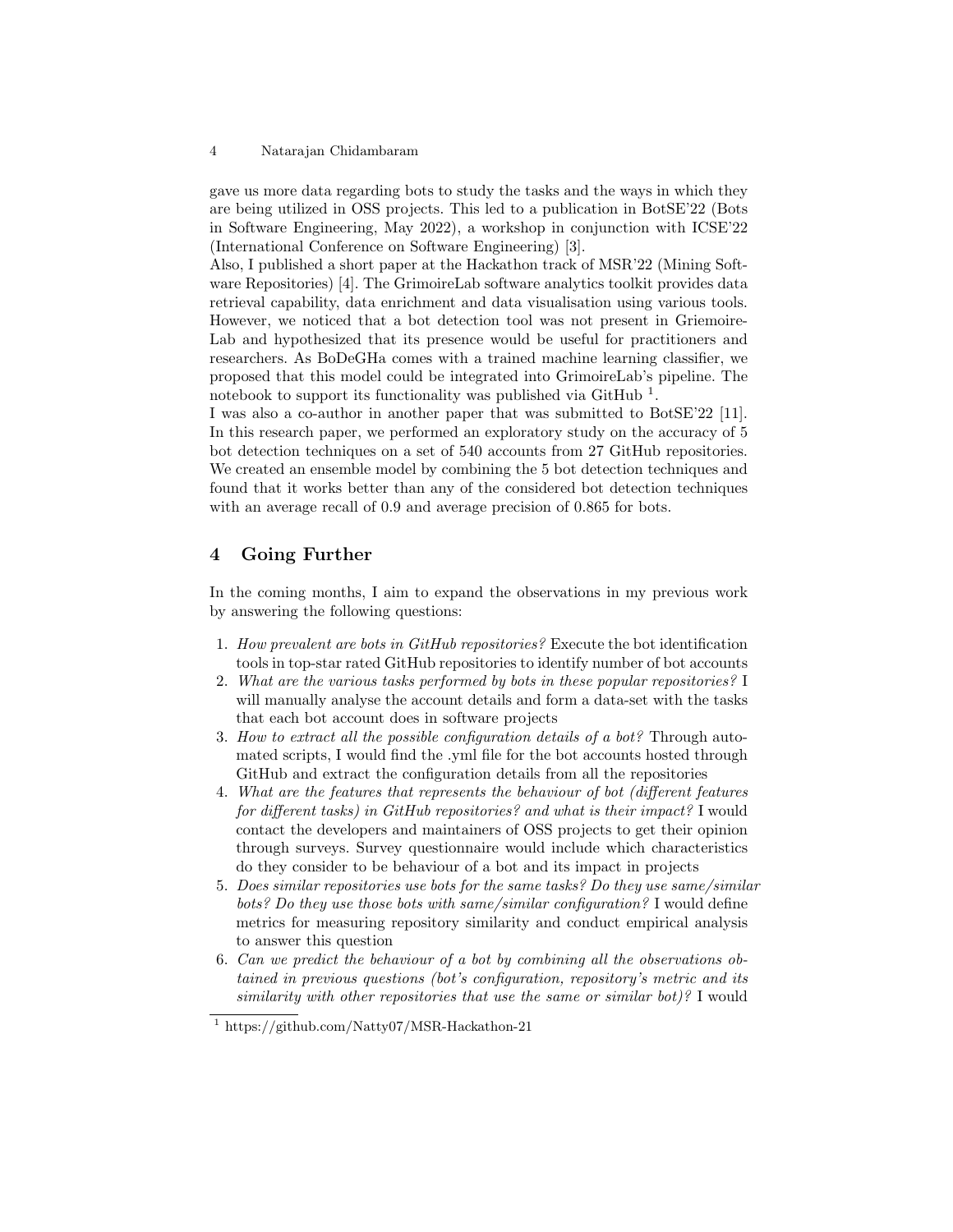use approaches such as Naive Bayes probabilistic model, deep neural networks and predictive models (e.g., Random Forest) to answer this question.

For the data set, I would depend on GitHub repositories and Cargo package manager. William et al. [18] has collected 7 years of data related to Cargo package manager and classified the type of all the accounts. Also, we would depend on the ground-truth data set formed by Mehdi et al. [10]. If required, I will collect more data using GitHub's GraphQl API and form the ground-truth for the new accounts before proceeding with the analysis. For the intermediate and the final results, I would like to publish my work in ICSE'23 or SANER'23 for which the submission deadline is Sept<sup>'22</sup> and Oct<sup>'22</sup> respectively and another question at MSR'23 for which the deadline is expected to be in Feb'23.

### References

- 1. Abdellatif, A., Wessel, M., Steinmacher, I., Gerosa, M.A., Shihab, E.: BotHunter: An Approach to Detect Software Bots in GitHub. In: Mining Software Repositories conference. Association for Computing Machinery (5 2022)
- 2. Brown, C., Parnin, C.: Sorry to Bother You: Designing Bots for Effective Recommendations. In: International Workshop on Bots in Software Engineering (BotSE). IEEE (5 2019). https://doi.org/10.1109/BotSE.2019.00021
- 3. Chidambaram, N., Decan, A., Golzadeh, M.: Leveraging Prediciotns from Multiple Repositories to Improve Bot Detection. In: International Workshop on Bots in Software Engineering (BotSE). Association for Computing Machinery (5 2022)
- 4. Chidambaram, N., Rostami Mazrae, P.: Bot Detection in GitHub Repositories. In: International Conference on Mining Software Repositories (MSR). Association for Computing Machinery (5 2022). https://doi.org/10.1145/3524842.3528520
- 5. Constantinou, E., Mens, T.: An empirical comparison of developer retention in the RubyGems and npm software ecosystems. Innovations in Systems and Software Engineering 13(2) (9 2017). https://doi.org/10.1007/s11334-017-0303-4
- 6. Dey, T., Mousavi, S., Ponce, E., Fry, T., Vasilescu, B., Filippova, A., Mockus, A.: Detecting and Characterizing Bots That Commit Code. In: International Conference on Mining Software Repositories (MSR). Association for Computing Machinery (9 2020). https://doi.org/10.1145/3379597.3387478
- 7. Dey, T., Vasilescu, B., Mockus, A.: An Exploratory Study of Bot Commits. International Workshop on Bots in Software Engineering (BotSE) (5) (6 2020). https://doi.org/10.1145/3387940.3391502
- 8. Erlenhov, L., Neto, F.G.d.O., Leitner, P.: An Empirical Study of Bots in Software Development: Characteristics and Challenges from a Practitioner's Perspective. In: Proceedings of the 28th ACM Joint Meeting on European Software Engineering Conference and Symposium on the Foundations of Software Engineering. ESEC/FSE 2020, Association for Computing Machinery (11 2020). https://doi.org/10.1145/3368089.3409680
- 9. Erlenhov, L., Gomes de Oliveira Neto, F., Scandariato, R., Leitner, P.: Current and Future Bots in Software Development. In: International Workshop on Bots in Software Engineering (BotSE). pp. 7–11. Association for Computing Machinery (5 2019). https://doi.org/10.1109/BotSE.2019.00009